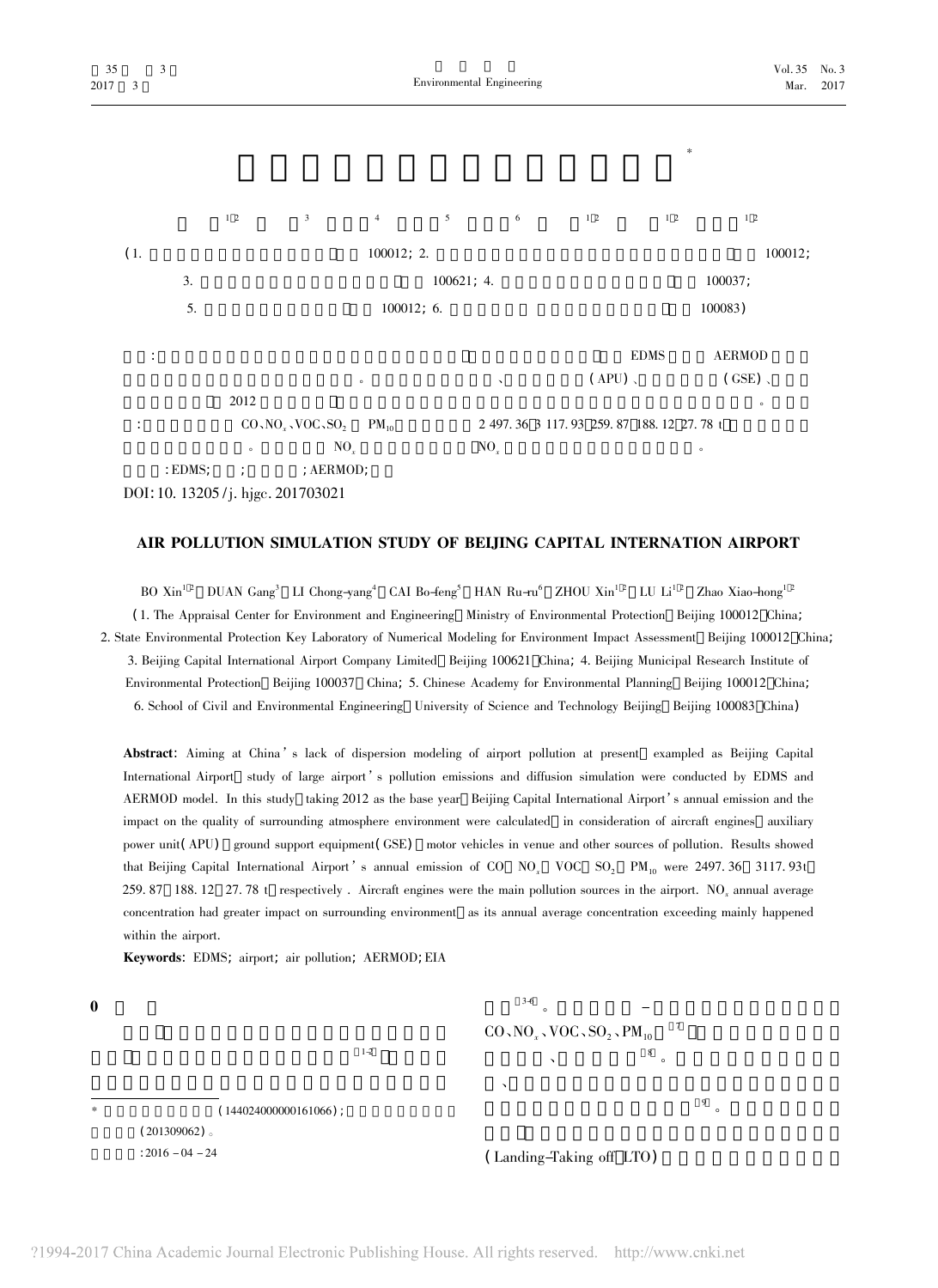$10-12$ ; Gregor $^{13}$   $\,$  $14$ Zurich  $\Delta$ Das  $15\,$  $\overline{\phantom{a}}$  $16-18$ Masiol  $19$ , Zhu  $20$  $\overline{21}$ Kesgin **LTO EDMS**  $22$ 2007  $2003 - 2015$ 110 1982  $\langle\!\langle$  $\rangle\!\rangle$ 2012  $(APU)$ .  $(GSE)$ .  $\overline{(\ }$ **EDMS**  $\mathcal{L}$  $\mathbf{1}$  $1.1$  $\mathfrak{Z}$  $(T1, T2, T3)$  2010  $\degree$  2012 56  $7.867$  t  $^{\rm 23}$   $\,$  . 8 1 9 2

## $1, 2$

## 1.2.1 EDMS

EDMS (emission and dispersion modeling system)  $(FAA)$ (USAF)

**MOBILE, AERMOD** APU、GSE、 2012



 $\mathbf{1}$ 

## Table 1 Emission condition of each facility in Beijing Capital

**International Airport**  $PM_{10}/t$  $CO/t$  $VOC/t$  $NO_x/t$  $SO_2/t$ 2856.66 174.23 13.13 946.82 198.95 **GSE** 1437.91 50.07 168.77 3.60 6.14  $\rm{APUs}$ 44.89 4.25 86.06 10.24 8.32 4.52 4.84  $3.27$  $0.02$ 29.31  $2.04$  $3.17$  $0.03$  $0.12$ 2497.36 191.37 259.83 3119.5 27.73  $NO<sub>x</sub>$ ,  $SO<sub>2</sub>$ , 、APU、GSE、 VOC, CO 91.62%.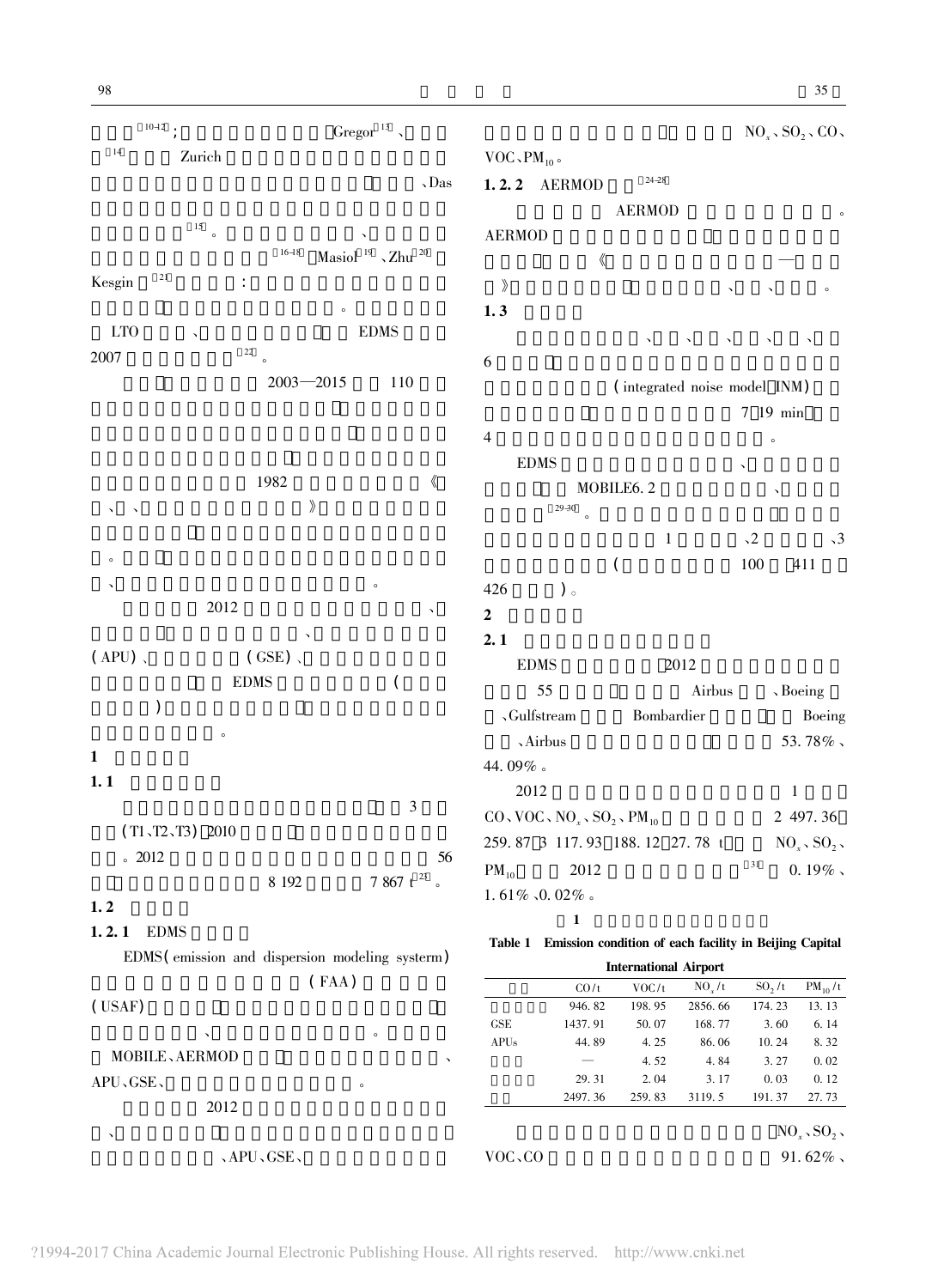